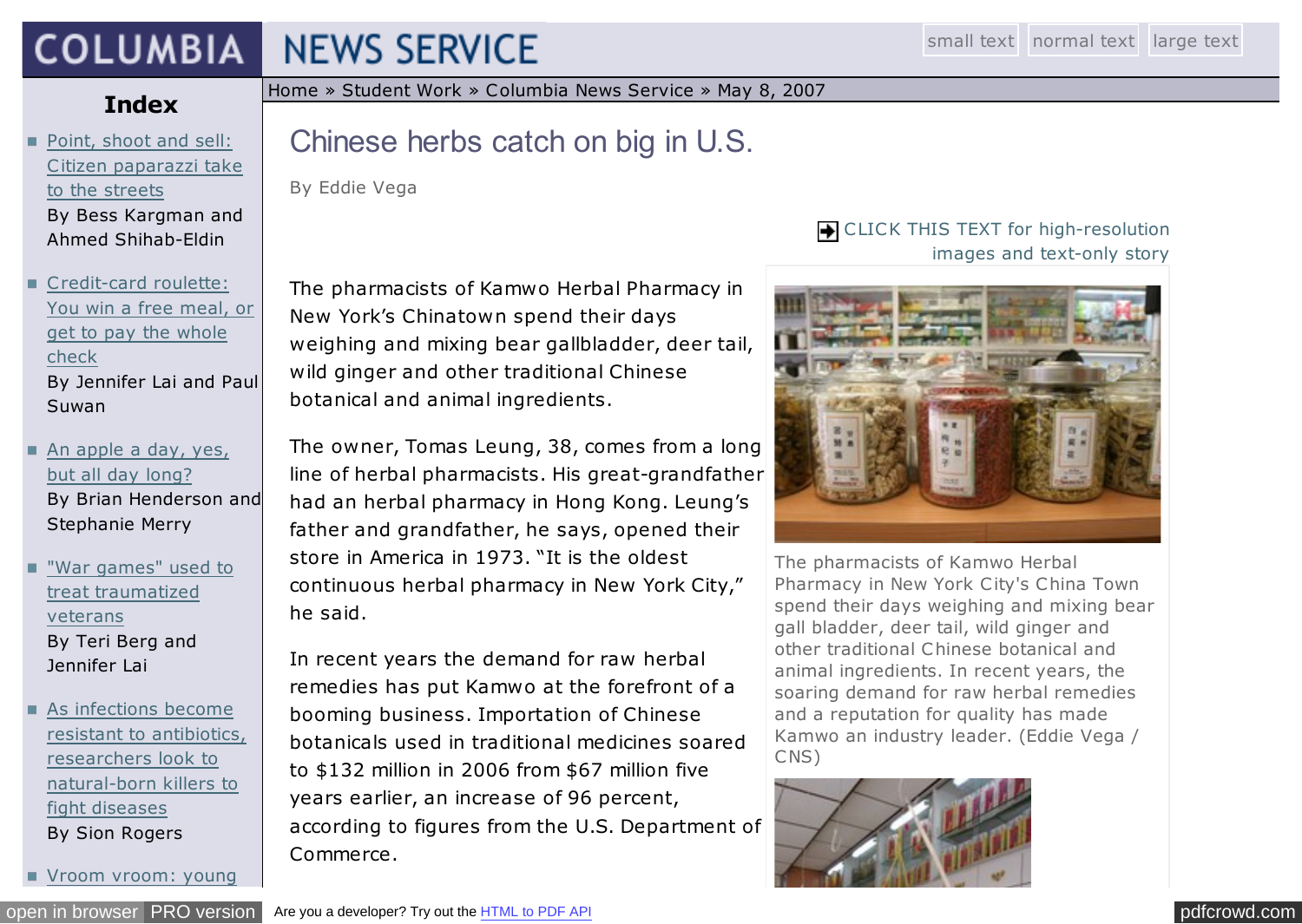#### [ladies on the fast track](http://jscms.jrn.columbia.edu/cns/2007-05-08/Kaufman-ladyracers.html) By Molly Rose Kaufman

■ [Chinese herbs catch on](http://jscms.jrn.columbia.edu/cns/2007-05-08/vega-chineseherbs.html) big in U.S. By Eddie Vega

- [Binge eating disorder](http://jscms.jrn.columbia.edu/cns/2007-05-08/battle-bingeeating.html) now affects more people than anorexia and bulimia By Ashley L. Battle
- 10,000 birdwatchers monitor sick house [finches to give scientists](http://jscms.jrn.columbia.edu/cns/2007-05-08/voight-sickfinches.html) insight into avian flu and West Nile virus By Emily Voigt
- Solving that gaseous [problem no one wants](http://jscms.jrn.columbia.edu/cns/2007-05-08/Castellano-flatulencefilter.html) to talk about By Laura Castellano
- More than just coffee: [Some cafes are lacing](http://jscms.jrn.columbia.edu/cns/2007-05-08/ant-fairtrade.html) their brews with fair trade politics By C. Onur Ant
- [Huge jump in number of](http://jscms.jrn.columbia.edu/cns/2007-05-08/Frumin-plasticsurgery.html) Latinas seeking cosmetic surgery--but why? By Ben Frumin

The explanations for the surge vary. For Leung, the North American Free Trade Agreement passed in 1994 forced him to find new customers who may have then helped create a greater demand for herbs across the country. For years Leung's customers were exclusively Chinese immigrants who worked in the local garment factories. But when NAFTA passed, he said: "The garment factories moved overseas to Mexico and, ironically, to China. The workers found new work in the outer boroughs. We had to forge a new direction and change our business model."

So he began marketing to licensed acupuncturists and Western practitioners of traditional Oriental medicine. As a result, the composition of his customer base flipped. Today almost 95 percent of his clients are non-Chinese and about 85 percent come from outside Chinatown.

But nationally, the foreign-born Chinese population is on the rise, up 87 percent since 1990. This boom may have created a greater demand in the United States for Chinese herbs, said Caroline Yuen, an agricultural trade specialist at the U.S. Department of Agriculture. In addition, she said, some herbs are becoming easier for consumers to take as they are made into capsules or ready-to-eat supplements.



Mr. Wu, a pharmacist at Kamwo Herbal Pharmacy in New York City's China Town spends his days weighing and mixing bear gall bladder, deer tail, wild ginger and other traditional Chinese botanical and animal ingredients. In recent years, the soaring demand for raw herbal remedies and a reputation for quality has made Kamwo an industry leader. (Eddie Vega / CNS)

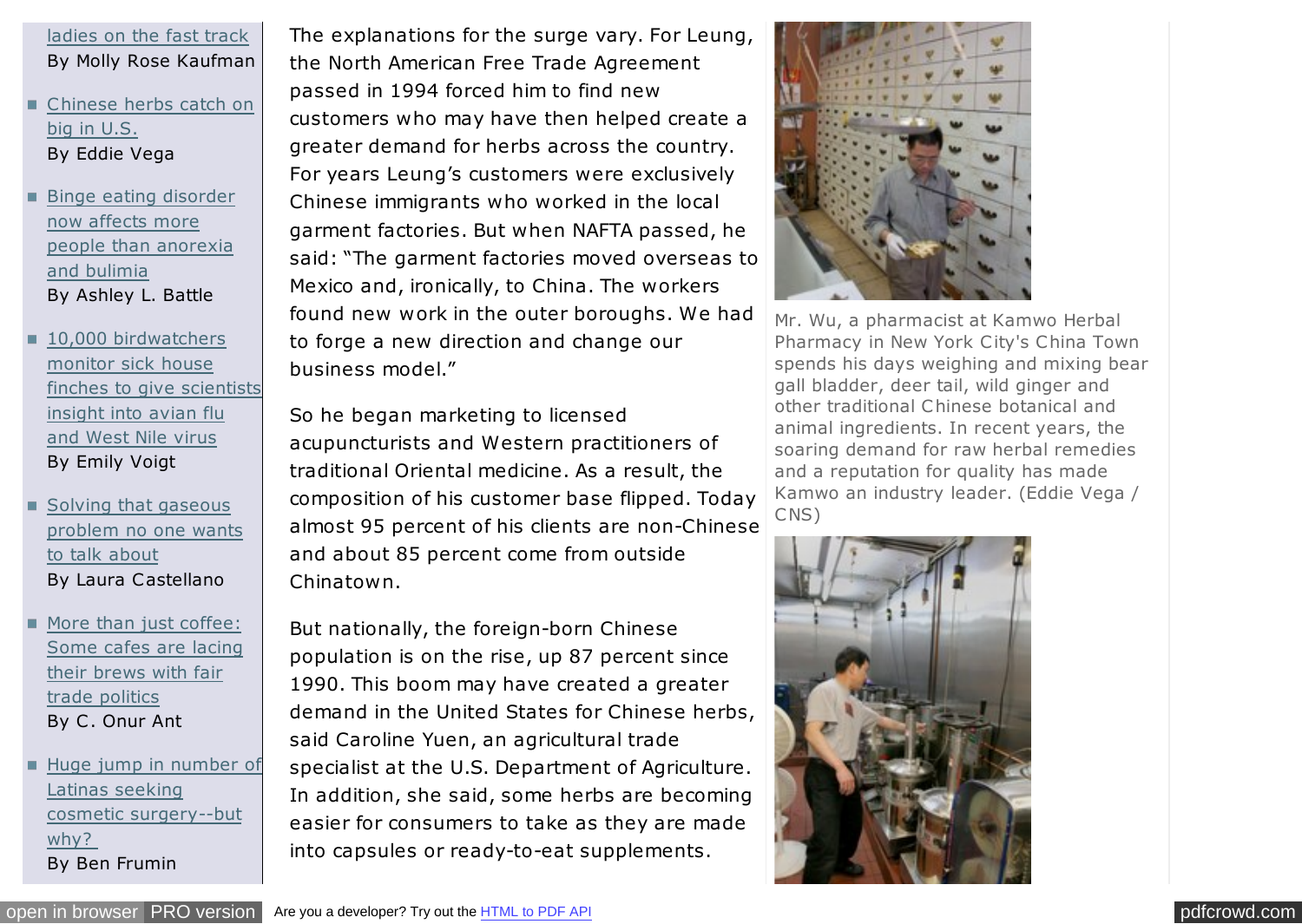Let's hear it for the shortnose sturgeon: A [primitive fish makes a](http://jscms.jrn.columbia.edu/cns/2007-05-08/Parry-sturgeon.html) comeback By Wynne Parry

[Video games: not just](http://jscms.jrn.columbia.edu/cns/2007-05-08/matsui-videoseniors.html) for kids anymore By Lexi Matsui

So-called "senior [moments" may actually](http://jscms.jrn.columbia.edu/cns/2007-05-08/Berg-seniormoments.html) be ADD By Teri Berg

Real Estate double [agents represent buyer](http://jscms.jrn.columbia.edu/cns/2007-05-08/cahall-doubleagents.html) and seller By Aaron Cahall

Latina teenagers have [nation's highest rate of](http://jscms.jrn.columbia.edu/cns/2007-05-08/hernandez-Latinasuicide.html) suicide attempts By Christina Hernandez

[Go-getters scramble for](http://jscms.jrn.columbia.edu/cns/2007-05-08/fenton-magazinejobs.html) jobs in dwindling magazine market By Reuven Fenton

It is all part of a global trend, said Dr. Edmund Lee, a Hong Kong-based consultant on the development of biotechnology and Chinese medicine. "Chinese medicine, with 4,000 years' worth of literature on the treatment of illnesses, provides a good opportunity for evidence-based research and development of natural products, dietary supplements, botanicals, and medicines by scientific researchers."

Those researchers have made groundbreaking discoveries; for example, wild ginger and soy have been shown to inhibit cancer. As a result, the Western medical community has become more accepting of herbal remedies, says Mel Drisko, of the University of Colorado's Center for Integrative Medicine in Denver.

"It's not just word of mouth, or media exposure," he said. "We have seen over these last few years a pretty dramatic sea change. Some of the most conservative physicians have seen some of their patients improve from the use of traditional Chinese therapies. These physicians have become some of our best sources for patient referrals."

In San Francisco, Michelle Kuroda's four-year-old Chinese medical practice is a beneficiary of that trend. She has seen a 50 percent spike in the number of new clients, largely because of referrals by Western doctors. Kuroda also treats



Following traditional recipes, a Kamwo pharmacist cooks raw botanicals in state of the art boilers. In recent years, the soaring demand for raw herbal remedies and a reputation for quality has made Kamwo an industry leader. (Eddie Vega / CNS)



Mr. Wu, a pharmacist at Kamwo Herbal Pharmacy in New York City's China Town spends his days weighing and mixing bear gall bladder, deer tail, wild ginger and other traditional Chinese botanical and animal ingredients. In recent years, the soaring demand for raw herbal remedies and a reputation for quality has made Kamwo an industry leader. (Eddie Vega / CNS)

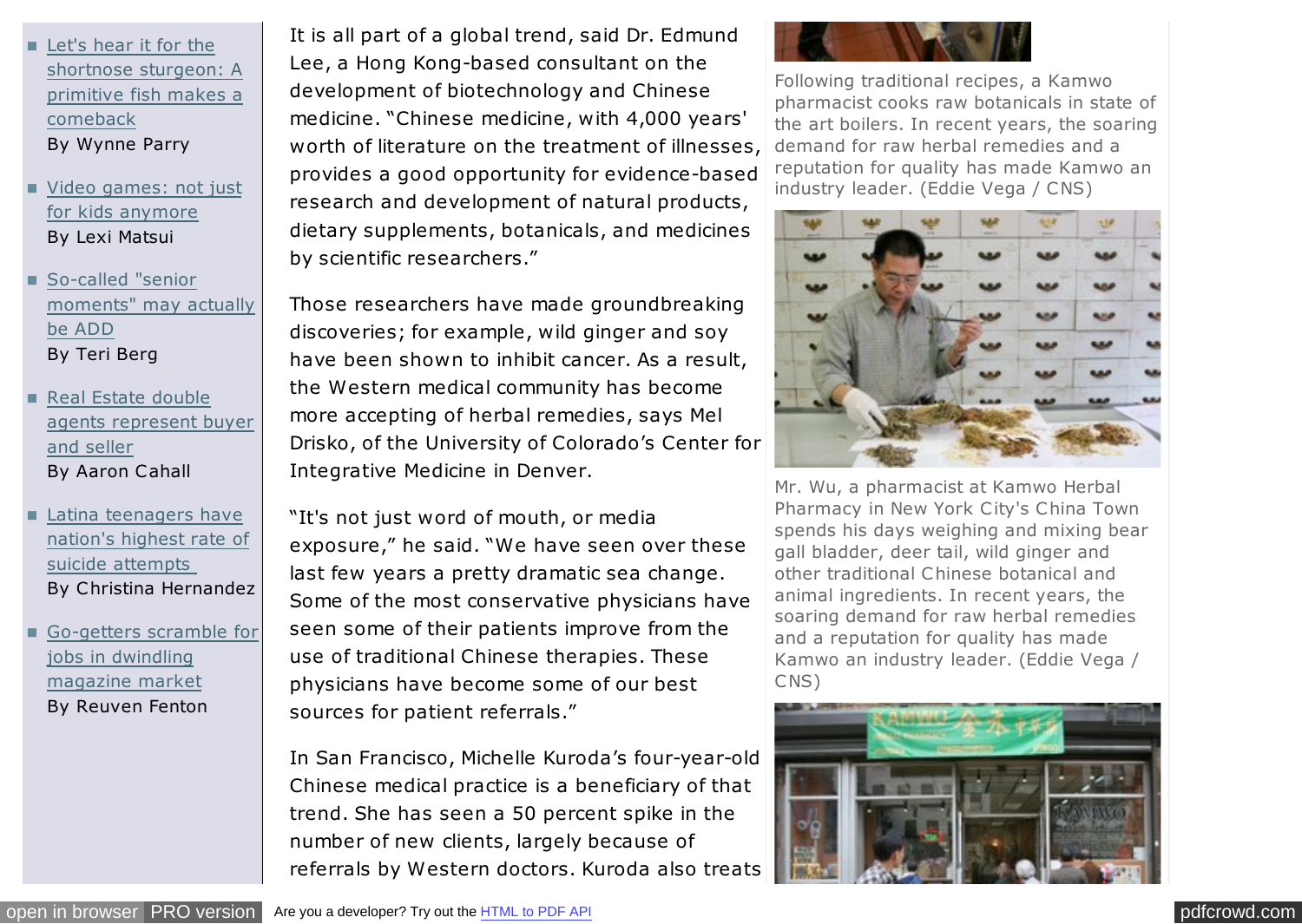patients one day a week at San Francisco's Metropolitan Medical Group, a primary care practice run by Western doctors, in what is becoming a more common arrangement.

Acupuncturist Jon Simon, 39, works closely with Western doctors in New York. "They focus on specific symptoms, and I look at the whole person," he said. "It's best when we work together."

With a thriving practice at two Manhattan locations, Simon goes through bushels of exotic medical herbs like wild ginger, used to clear blocked nasal passages during colds, and bear gallbladder, an animal-based remedy for gastric and neurological troubles.

But concerns about the effects of herbal medicines still linger. Many outlets no longer carry certain raw botanicals or traditional medicines made with animal products because of increased government regulation, Simon said.

Under federal law , many of herbs and herbal formulas may be sold as dietary supplements if all the ingredients have a history of safe use in the food supply, according to the Division of Dietary Supplement Programs of the U.S. Public Health Service. It is not enough for herb suppliers to say the ingredients already exist as an article of food. They must document that history, identify the source of the raw material



The pharmacists of Kamwo Herbal Pharmacy in New York City's China Town spend their days weighing and mixing bear gall bladder, deer tail, wild ginger and other traditional Chinese botanical and animal ingredients. In recent years, the soaring demand for raw herbal remedies and a reputation for quality has made Kamwo an industry leader. (Eddie Vega / CNS)



Mr. Wu, a pharmacist at Kamwo Herbal Pharmacy in New York City's China Town spends his days weighing and mixing bear gall bladder, deer tail, wild ginger and other traditional Chinese botanical and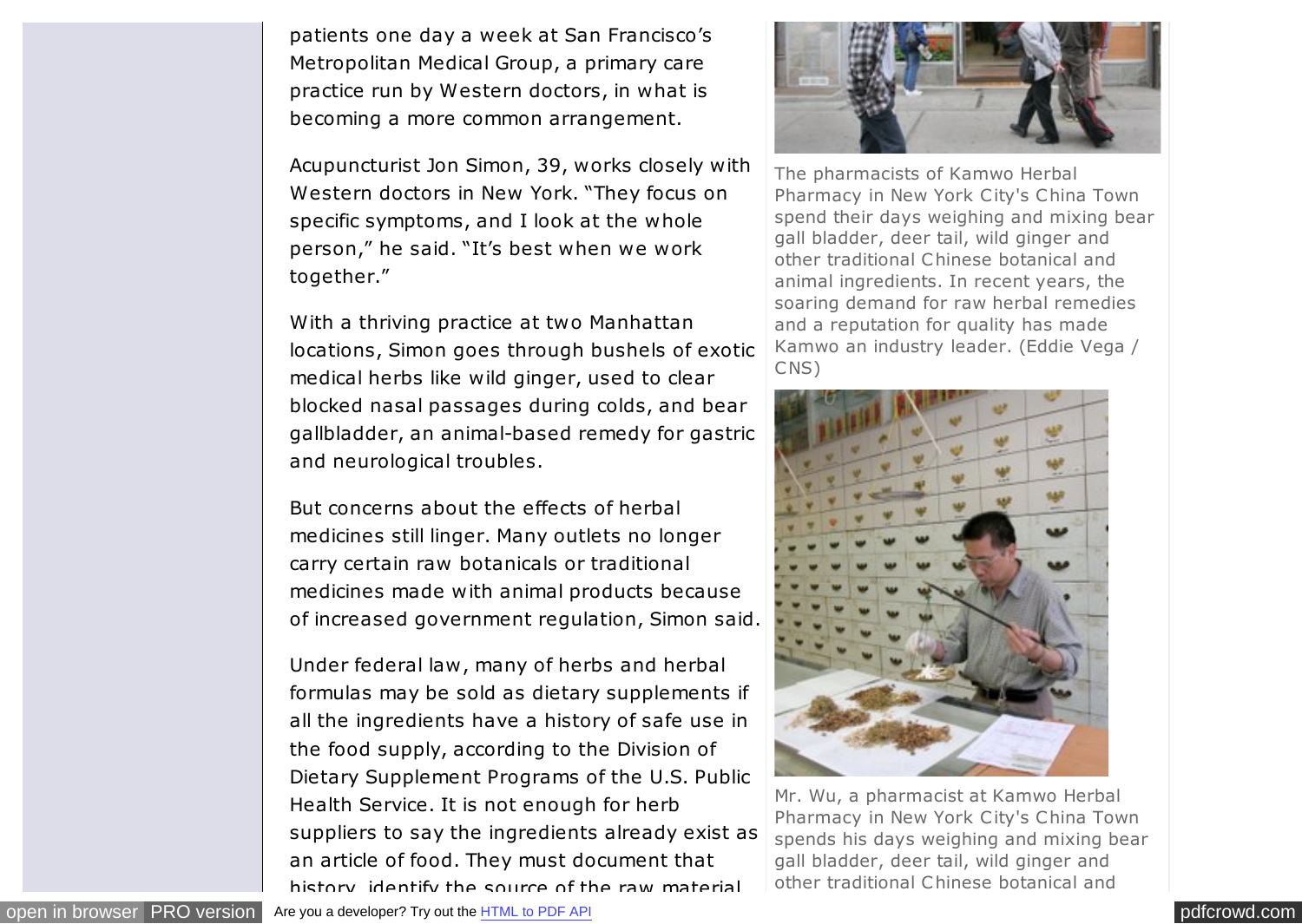history, identify the source of the raw material, and describe the composition and manufacturing process.

Those regulations help build trust, Simon said. Shopping for traditional products like bear gallbladder, which has been used in China for centuries to treat everything from headaches to parasite infections, requires special care, he said. "Unscrupulous sellers will inject mercury to add weight and jack up the price. To ensure purity, you have to cut open animal products like deer tail." Taken from Sika deer, the tail is used to treat fatigue and impotence.

A medical disaster in Belgium illustrates the concern over improper mixing. One hundred patients who sought weight-loss treatment in a clinic there in the early 1990s came down with renal disease. Seventy of them eventually needed kidney transplants or dialysis, according to the U. S. Food and Drug Administration. Researchers hypothesized that a dangerous herb, Aristolochia Fangchi, which contains a nephrotoxin called aristolochic acid, was mistakenly substituted for the safe herb Stephania tetrandra. The names are very similar in Chinese and may have easily confused an inexperienced practitioner.

But Simon trusts his supplier, Kamwo, based on his personal experience with Leung's expert knowledge and the high quality of his products.

animal ingredients. In recent years, the soaring demand for raw herbal remedies and a reputation for quality has made Kamwo an industry leader. (Eddie Vega / CNS)



Kamwo Greeter Liz Greenhill, 30, offers a customer a whiff of the fresh herbs imported from China. In recent years, the soaring demand for raw herbal remedies and a reputation for quality has made Kamwo an industry leader. (Eddie Vega / CNS)



Mr. Wu, a pharmacist at Kamwo Herbal Pharmacy in New York City's China Town spends his days weighing and mixing bear gall bladder, deer tail, wild ginger and